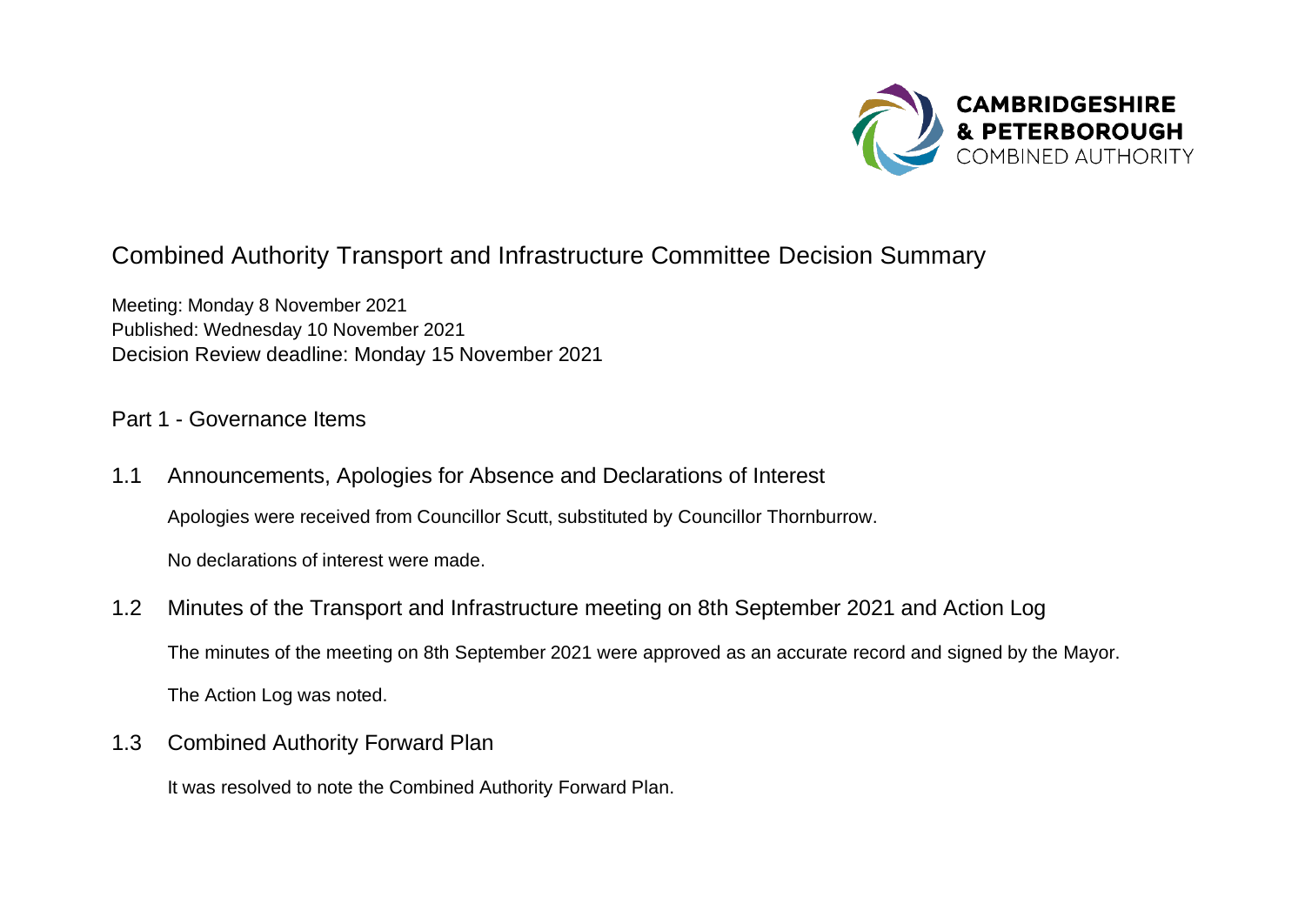1.4 Public Questions and Petitions

No public questions were received.

Part 2 – Delivery

2.1 Performance and Finance Report

It was resolved to:

Note the November Budget and Performance Monitoring Update.

2.2 March Area Transport Study Outline Business Case

It was resolved unanimously to:

- a) Note the March Area Transport Study Outline Business Case outcomes
- b) Recommend that the Combined Authority Board approve the drawdown of £1.5**1** million for production of the Full Business Case and detailed design.
- 2.3 A1260 Nene Parkway Junction 15

It was resolved unanimously to:

- a) Recommend that the Combined Authority approve the Full Business Case
- b) Recommend that the Combined Authority Board approve an allocation of £3.014m from its capital reserves to increase the current subject to approval budget from £5m to the forecast construction cost of £8.014m